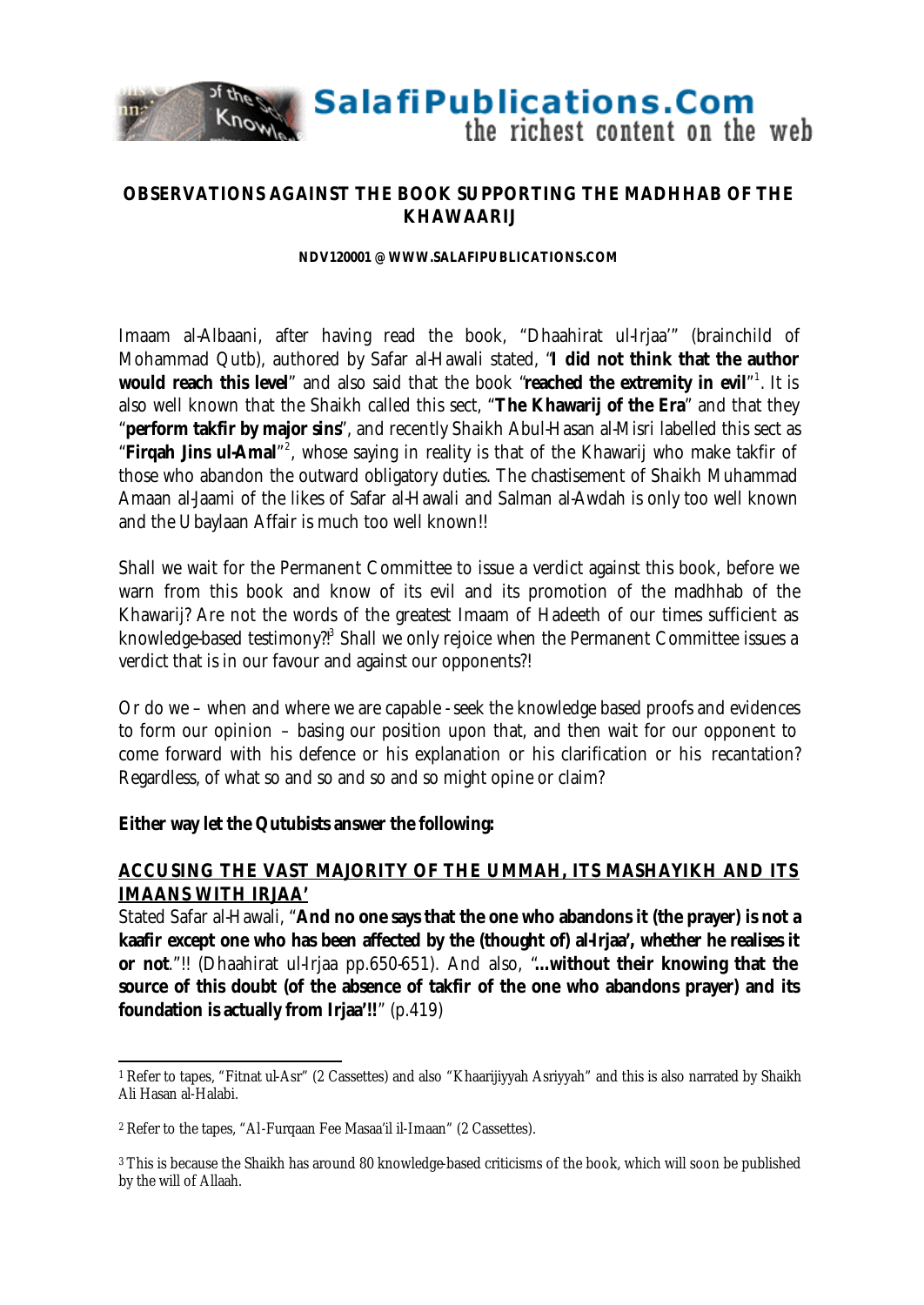And it is known that the likes of ash-Shaafi'ee and Maalik held onto this view and until even some of the later Hanbalis such as Ibn Qudaamah and others. So this one thinks that the doubt of Irjaa' entered into those mentioned and many more of the Mashayikh of Ahl us-Sunnah. And this is what happens when you abandon the way of the Salaf in dealing with the Innovators, and begin to befriend them and allow them access to your faculties of reasoning – such as what happened to this unfortunate one who was poisoned from the direction of Mohammad Qutb, the brother and "acting minister" of Sayyid Qutb, the Rafidee Heretic and Innovator.

In refutation of the above slander against the whole Ummah are the words of Shaikh Abdur-Razzaaq al-Afeefee, who textually stated that not performing takfir of the one who abandons prayer is the view of the majority, "**And this is the most well-known and the most abundantly (held) view, and it is almost an Ijmaa', yet it is not an Ijmaa', however due to the vast abundance of those who hold this view, it is almost an Ijmaa'**". (Fataawaa ash-Shaikh Abdur-Razzaaq Afeefee p.394).

So do you allow us O Qutubists to spread this in all the corners of the globe and to pronounce, "Safar al-Hawaali has made an **outright fabrication** against Ahl us-Sunnah wal-Jamaa'ah"?

# **LYING UPON SHAIKH UL-ISLAAM IBN TAYMIYYAH**

Regarding the statement of Shaikh ul-Islaam Ibn Taymiyyah, "And by this will the doubt be ended concerning this topic. For many people, rather the vast majority of them, in all the various lands do not safeguard their five prayers, and nor do they abandon them completely. Rather, they pray sometimes and leave prayer sometimes. Hence, these people have both Imaan and Nifaaq (hypocrisy) and hence the external rulings of Islaam concerning inheritance and the likes pertain to them. Since, if these such rulings still apply to a pure hypocrite such as Ibn Ubayy and his likes from the (outright) hypocrites, then it should apply to those (i.e. the ones who sometimes pray and other times do not) even more so", the mouthpiece of Mohammad Qutb claimed, "**What is intended here is that Shaikh ul-Islaam – may Allaah have mercy upon him – has aided the viewpoint that such people are actually disbelievers internally**" (Dhaahirat ul-Irjaa' p.668).

And this is a slander and mighty fabrication against Shaikh ul-Islaam, for the nifaaq being ascribed to such people here is the nifaaq of action not that of belief, since it is not possible for both Imaan and nifaaq of belief to co-exist in the heart!!

And to prove this is a mighty slander and fabrication, here are some other words of Shaikh ul-Islaam which make his intent clear, "An as for the one who persists upon abandoning the prayer, never ever praying at all, and then he dies upon this state of persistence in not praying and upon this abandonment, then this one is not a Muslim. However, the majority of people pray sometimes and abandon prayer sometimes. So they do not safeguard their prayers, and hence they are under the threat of punishment. And they are the ones who are mentioned in the hadeeth which is reported in the Sunan by way of Ubaadah from the Prophet (salllallaahu alaihi wasallam) that he said, "There are five prayres that Allaah has ordained upon the servants in a day and a nights. Whoever safeguards them will have a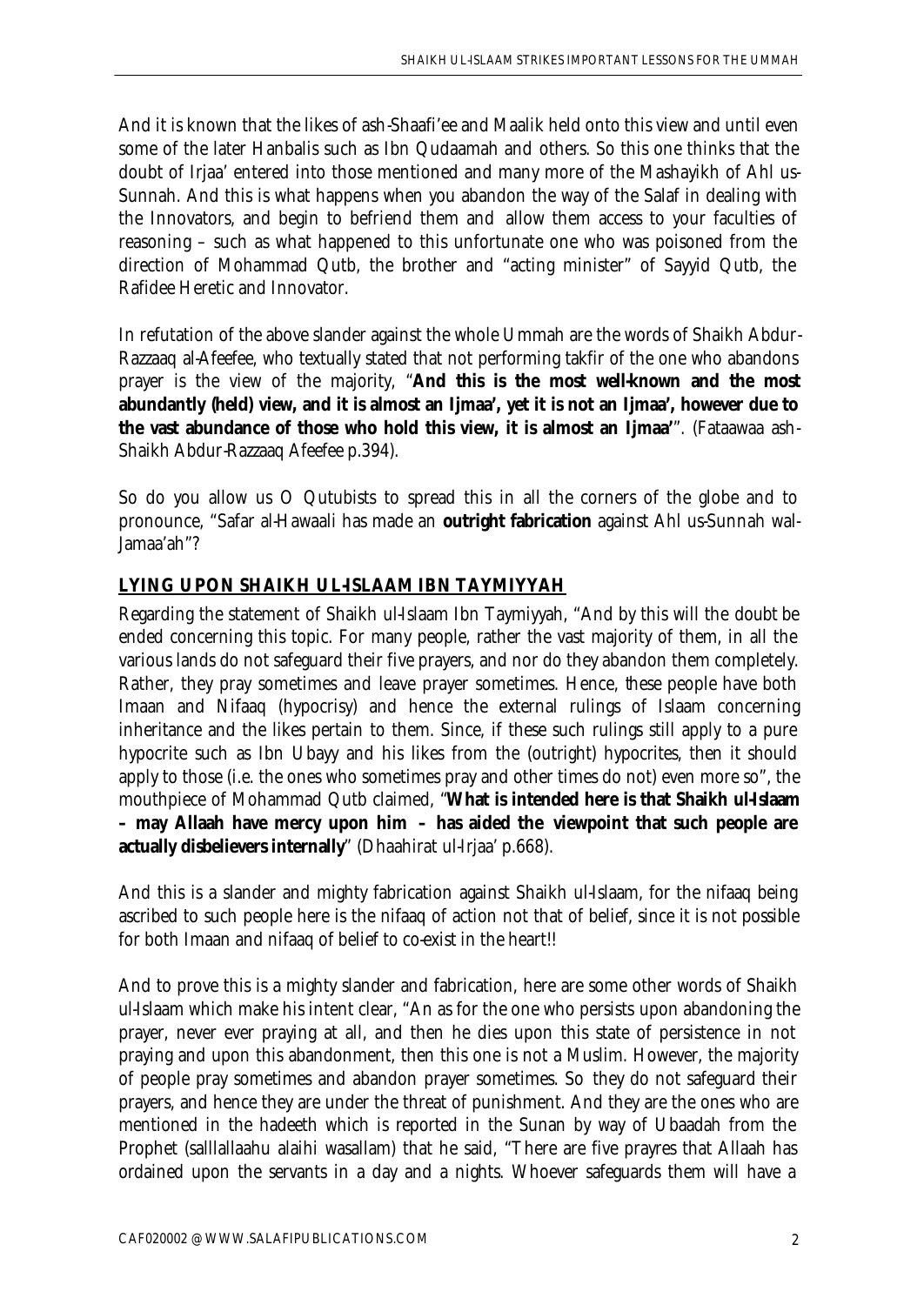guarantee from Allaah that he will enter him into Paradise, and whoever does not safeguard them does not have any guarantee from Allaah. If He wills, He will punish him and if He wills, He will forgive him"."<sup>4</sup>

So do you allow us O Qutubists to spread this in all the corners of the globe and to pronounce, "Safar al-Hawaali has made an **outright fabrication** against Shaikh ul-Islaam Ibn Taymiyyah"?

## **MOCKERY AND BELITTLEMENT OF IMAAM AL-ALBAANI**

Stated the mouthpiece of Mohammad Qutb, "**Rather, one who fights against partisanship for madhhabs has himself fallen into it (Irjaa'), such as Shaikh al-Albaani**" (Dhaahirat ul-Irjaa' p.658). And also, "**And the Shaikh – may Allaah preserve him – is amongst the most severe of people in fleeing and making others flee from the blind-following of the Hanafees in the subsidiary issues (furoo', i.e. fiqh). So how can that be when this (i.e. Irjaa') is from the major matters (usool, i.e. aqidah)**" (Dhaahirat ul-Irjaa' p.726). He means here, how can the Shaikh forbid blind-following in matters of fiqh, and then fall into what the Hanafees fell into of matters of aqidah (i.r. Irjaa').

And the truth of the matter is that Imaam and Muhaddith, al-Albaani was demolishing the very foundations of Irjaa' in the Hanafi thought in his commentary upon Aqidah at-Tahaawiyyah around 30 years ago, when Safar al-Hawali was most probably playing in the streets. But as for this mockery and belittlement, then we are not ignorant of it and nor are we ignorant of the desired goal behind it and or are we ignorant of the way of the Salaf towards such despicable behaviour – and we have in Imaam Ahmad a most notable example.

# **ANOTHER OUTRIGHT FABRICATION**

Stated Safar al-Hawali, "Verily, Ahl us-Sunnah wal-Jamaa'ah are followers of the texts of the Sharee'ah in every single affair. So whatever the legislation has declared to be kufr absolutely, then in their view it is kufr, absolutely (i.e. major kufr) – **such as the one who abandoned prayer or practiced magic or ruled by a legislation other than that revealed by Allaah. And they labelled such a one an Unbeliever (kaafir) in absolute terms**. And as for what the legislation declared to be from the acts of sin, but also labelled as kufr, then they label (such acts) as kufr also, but they do not declare the one who falls into it an Unbeliever." (Dhaahirat ul-Irjaa' p.723)

Have you seen such boldness from a doctor in aqidah?! And have you seen a greater fabrication against Ahl us-Sunnah wal-Jamaa'ah? The doctor attempted to pass off abandonment of prayer and ruling by other than what Allaah has revealed as major disbelief in absolute terms. He avoided the well-known tafseel (clarification) and tafseer of the Salaf in this regard, that of Ibn 'Abbaas, and that of the Salaf past and present. Instead he parroted the view of Sayyid and Mohammad Qutb – those who are known for their Takfir and Khurooj and who apply the apparent meaning of the verses in Surah al-Maa'idah to all the Rulers without exception!!

l <sup>4</sup> Refer to Fataawaa al-Kubraa (Chapter:Kitaab us-Salaah, Issue: The one who abandons prayer without any excuse).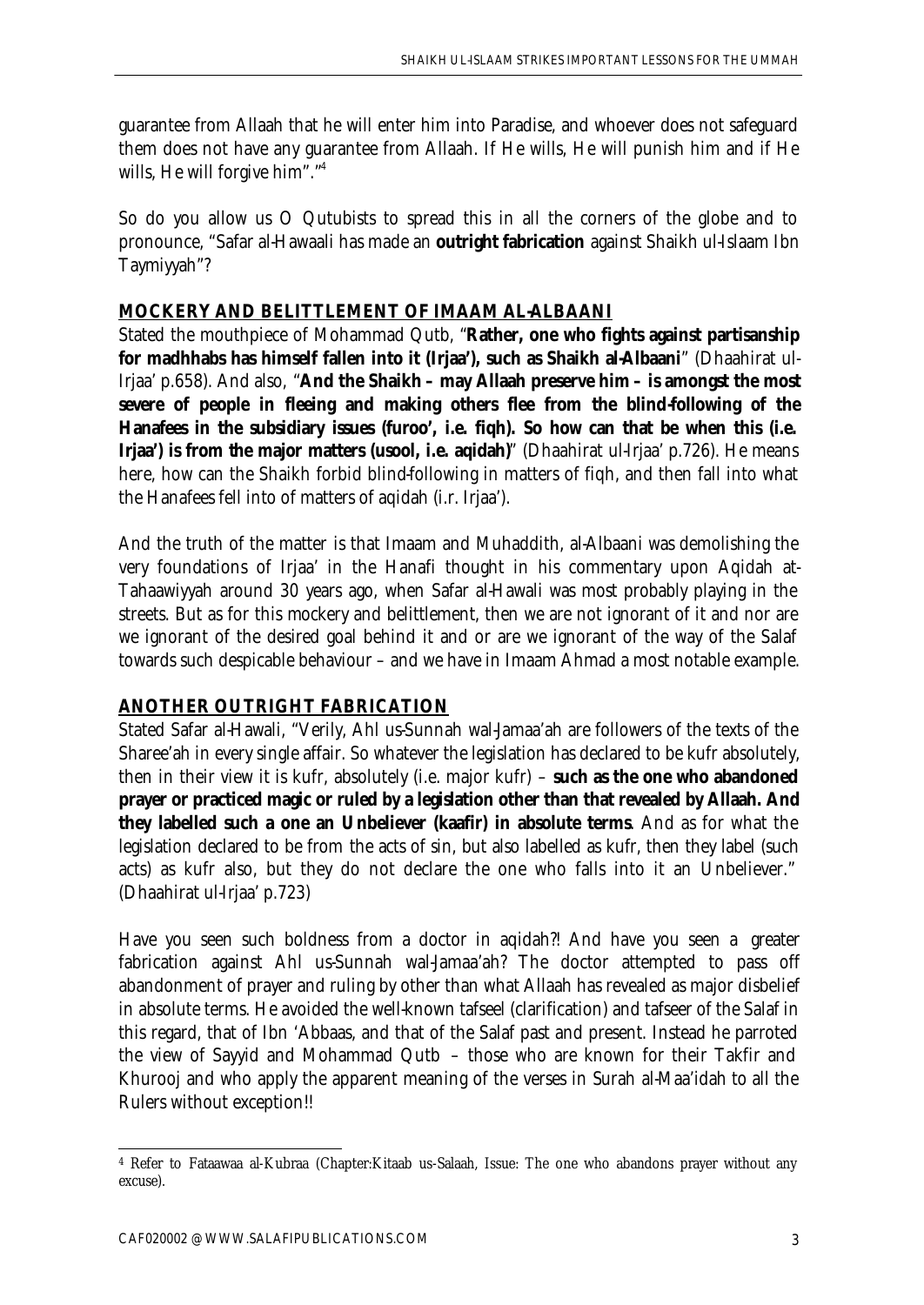Stated Shaikh ul-Islaam Ibn Taymiyyah, "**So when there is the saying of the Salaf that man can have Imaan and hypocrisy in him, then likewise is their saying that he can have Imaan and kufr (in him)**. But Ibn Abbaas and his companions said "not the kufr that ejects one from the religion", as regards His saying, "the one who does not rule by what Allaah revealed then they are kaafir." They said: "kufr that does not eject one from the religion". And Imaam Ahmad and other Imaams of the Sunnah followed them in this." (Majmoo al-Fataawaa 7/312).

He also said, "A person can be a Muslim and alongside that have something of kufr with him as well, kufr that does not expel from the religion, the lesser kufr (kufr doona kufr), as has been stated by Ibn Abbaas and his companions concerning the saying of Allaah, "And whosoever does not judge by what Allaah has revealed are the Unbelievers" (5:44). They said, "This is the kufr that does not expel from the religion, it is the lesser kufr (kufr doona kufr), the minor dhulm and the minor fisq". And this is also what Imaam al-Bukhaari has used as evidence in his Saheeh, for "The Book of Imaan" with which he began with affirms the madhhab of Ahl us-Sunnah wal-Jamaa'ah (in this regard)" (Majmoo al-Fataawaa 7/350).

**Ibn al-Qayyim said, "And there is another principle,** that disbelief, kufr is of two types: the kufr of action and the kufr of juhood (denial) and 'inaad (stubborn rejection)**. As for the kufr of juhood then it is when one disbelieves in what is known to have been brought by the Messenger (sallallaahu alaihi wasallam) from Allaah, out of juhood and 'inaad from amongst the Names, Attributes, Actions and rulings of the Lord. This type of kufr negates faith from every single aspect.** As for the kufr of action, then this divides into two types: A type which negates Imaan and a type which does not negate Imaan**. So prostrating to an idol, belittling the mus-haf (the Qur'an), fighting the Prophet and reviling him negates Imaan (i.e. Islaam).** As for ruling by other than what Allaah has revealed and abandoning the prayer, then that is from the kufr of action absolutely**.** So the one who rules by other than what Allaah has revealed is a disbeliever and the one who abandons the prayer is a disbeliever due to the textual ruling of the Messenger (sallallaahu alaihi wasallam), however this is the kufr of action not the kufr of belief**. It is also impossible for Allaah – free is He from imperfection – to call the one who rules by other than what Allaah has revealed to be a disbeliever and for the Messenger of Allaah to call the one who abandons the prayer to be a disbeliever, and then not apply the label of "disbeliever" to them<sup>5</sup> . And the**

l

<sup>5</sup> Shaikh Ibn Uthaimeen stated, "The saying of the one who ascribed to Shaikh uil-Islaam Ibn Taymiyyah that he said, "When kufr is made absolute (i.e. al-kufr is used), then the major kufr (kufr akbar) is what is intended" constitutes a poor and evil understanding, while he seeks to use this statement as evidence for Takfeer based upon the verse "then they are the disbelievers (5:44)"!! Despite the fact that there is nothing in this verse that indicates this is **the kufr** (al-kufr). As for the correct saying of Shaikh ul-Islaam then it is his separation – may Allaah have mercy upon him – between the kufr with the definite article (al-kufr) and that without it (kufr). As for [applying the word kufr] on the basis of a characteristic, then it is correct for us to say, "they are disbelievers (haa'ulaa kaafiroon)" or "they are the disbelievers (haa'ulaa il-kaafiroon), based upon the understanding that the kufr they have been described with does not expel from the religion. Hence, there is a difference between the act being described (with kufr) and the doer of the act being described (kufr)." Fitnah of Takfir (pp.77-78)

There are also instances when the word kufr is used absolutely (i.e. al-kufr) but the kufr that expels from the religion is not intended. An-Nasaa'ee reports (Sunan al-Kubraa, 118) as does 'Abdur-Razzaaq (in his Musannaf, 20953) from Ibn Abbaas that he said about having intercourse with a woman through her anus, "that is the kufr (dhaalikal-kufr)". Al-Bukhaaree also reports a hadeeth from Ibn Abbaas (5273, and also in Fath ul-Baaree 9/400) and in which there occurs the saying of the wife of Thaabit bin Qays, "However I hate disbelief (al-kufr) in Islaam" and she means by this ingratitude to the relatives.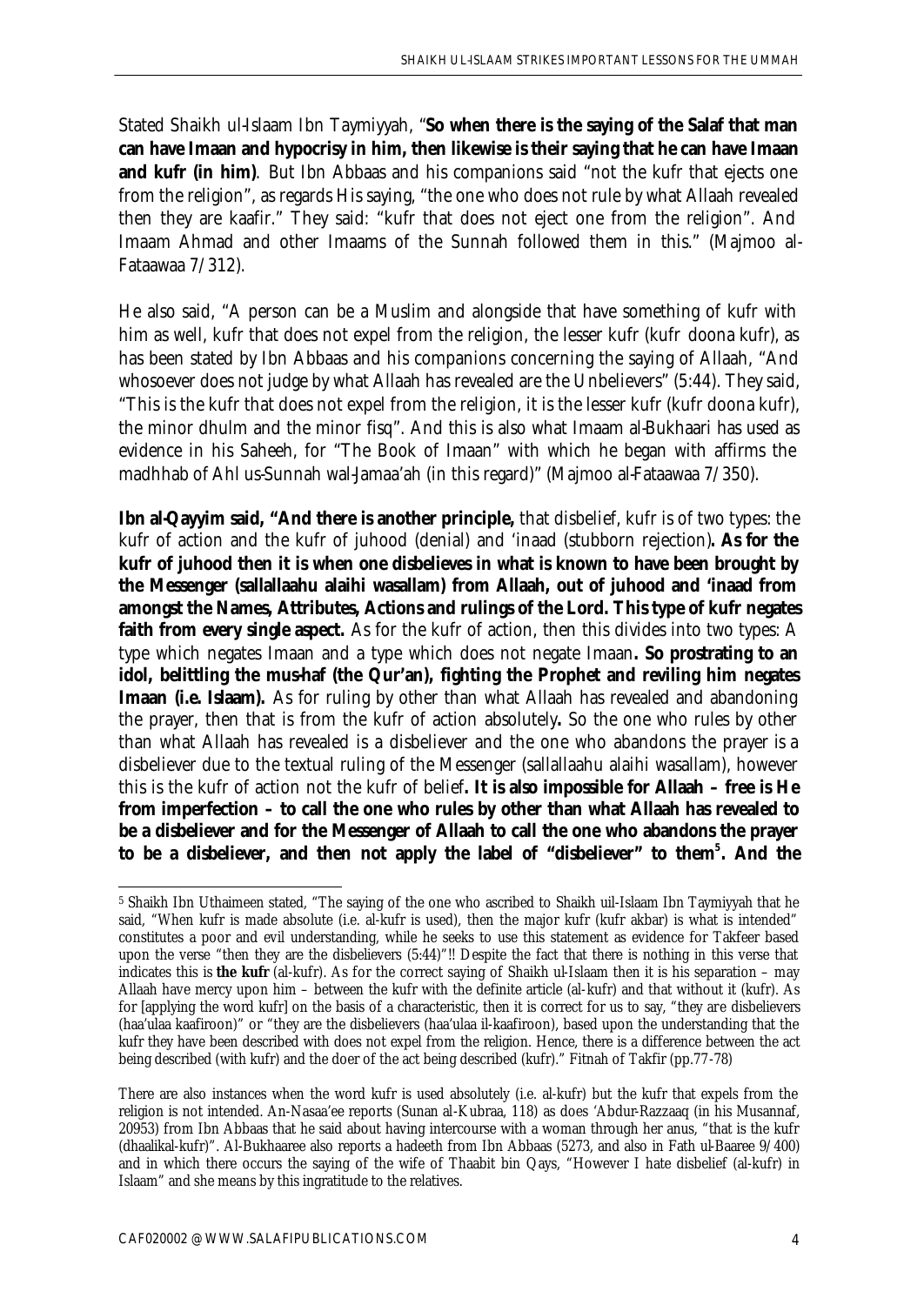**Messenger of Allaah (sallallaahu alaihi wasallam) negated Imaan from the fornicator, thief, and the one who consumes khamr, intoxicants. And also from the one whose neighbours**  are not safe from his evil. So when the label of Imaan has been negated from such a one, then he is a disbeliever from the point of view of his action, but the kufr of juhood and belief (i'tiqad) has been negated from him**. It is likewise in his (sallallaahu alaihi wasallam's) saying, "Do not become disbelievers after me, striking the necks of one another." (Kitaab us-Salaat of Ibn al-Qayyim)**

Likewise, the doctor again lied upon Ahl us-Sunnah by claiming that they hold abandoning prayer to be major kufr absolutely!! And we have already dealt with this above.

# **DISTORTING THE METHODOLOGY OF THE PROPHETS**

Stated Safar al-Hawali – "What is the core issue on account of which the Prophets, Martyrs and the Righteous fought for?" and he continues a page later, "…If the reality of worship had been but the mere rituals of devotion, then none of this would have deserved the sending of a convoy of Messengers and Messages. The Tawheed of Uloohiyyah, the Tawheed of Ruboobiyyah, the Tawheed of Qawaamah, the **Tawheed of al-Haakimiyyah**, the Tawheed of the source of the Sharee'ah, the Tawheed of the methodology of life, the Tawheed of direction by which the people conduct their worldly life completely … this is the Tawheed that is deserving of all the Messengers to be sent (for its sake).!!" (Dhaahirat ul-Irjaa pp. 94- 96).

Know that he has actually quoted the exact words of Sayyid Qutb in defining the Tawheed that the Messengers were sent with – and in the view of Sayyid Qutb, the Messengers were sent only for the sake of Haakimiyyah. This is why you see Sayyid Qutb falling into serious errors in explaining the meaning of the Kalimah. And what is actually intended by all of the types of Tawheed that Qutb mentioned above is but the issues of rule and rulership. Perhaps, this is the reason why Safar al-Hawali only spoke of the apparent meaning of the verse in Surah al-Maa'idah, avoided the tafseer of Ibn 'Abbaas completely and then declared ruling by other than what Allaah has revealed to be major kufr absolutely, without mentioning the well-known tafseel of the Salaf in this regard.

# **MAKING THE AQIDAH SUBJECT TO IJTIHAAD**

Add to the above Safar al-Hawali's claim that rebelling against the sinful, tyrant ruler is a matter of ijtihaad on account of which a person must not be called an innovator or labelled astray – ascribing this meaning to Imaam Ahmad, as he says, "**And we observe from the words of Imaam Ahmad that the matter is one of ijtihaad and weighed due to what benefits may accrue from it, and it is one on account of which a person must not be called an innovator or labelled astray**." (Dhaahirat ul-Irjaa' p.263)

Anyone familiar with the aqidah of the Salaf and the books of aqidah of the Salaf know that rebelling against a sinful Muslim ruler is forbidden, and the Salaf consider this to be a matter of aqidah, opposed only by the Khawarij and the Murji'ah.

 $\overline{a}$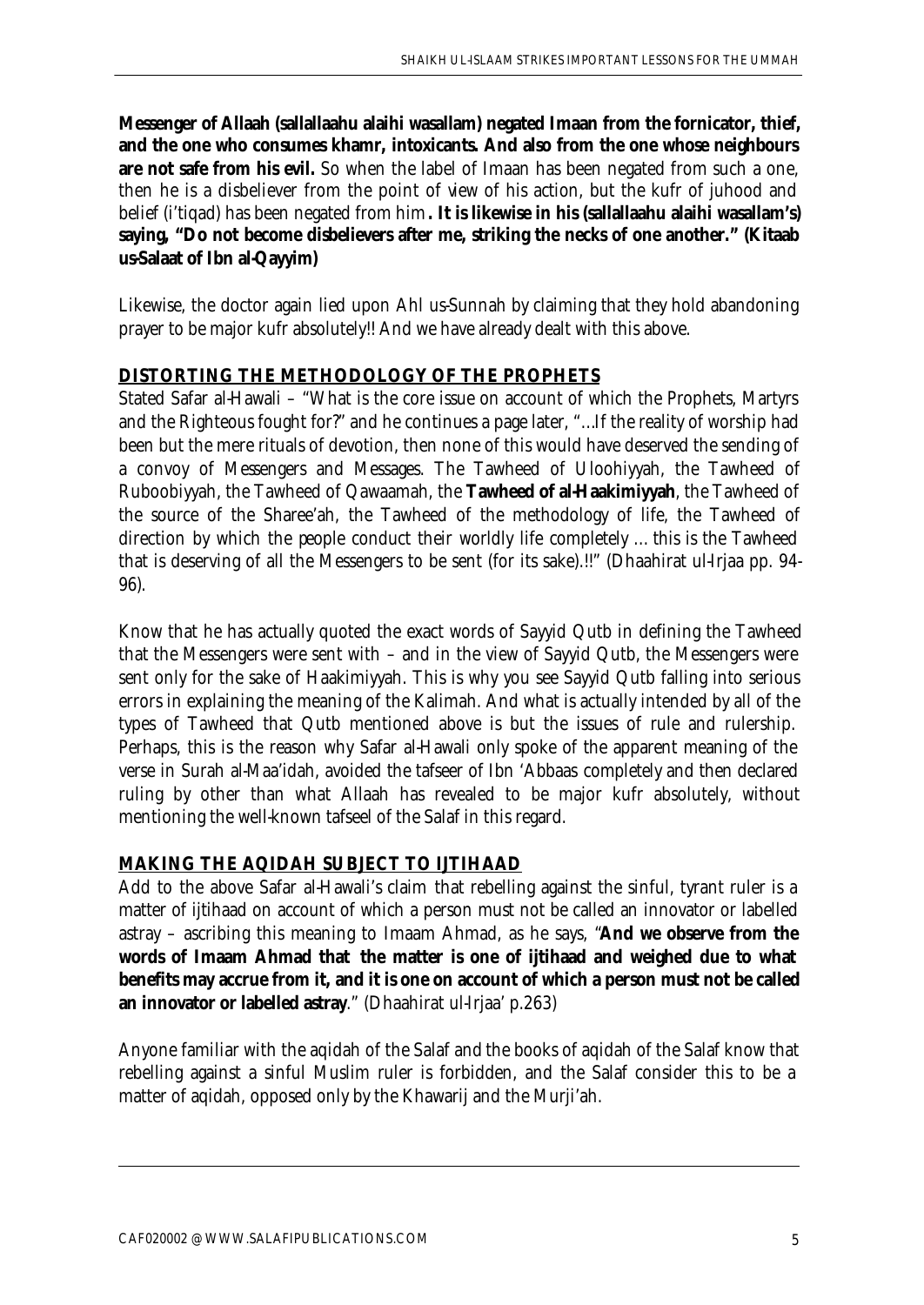Ibn Shahin has narrated from [Sufyan] ath-Thawree that he said "**The Murji'ah hold it permissible to use the sword against the people of the Qiblah (muslims in general)**." (Laalikaa'ee in Usul ul-I'tiqad, no.1834). He also reports that it was said to Ibn al-Mubarak, "Do you hold the view of Irja'?" He replied, "**How can I be a Murji' when I do not hold it permissible to come out with the sword (against the Muslims).**" (Al-Kitab ul-Latif, no. 17). Further, as-Sabuni (d.449) narrates with an authentic chain of narration going back to Ahmad bin Sa'id ar-Ribati that he said, "'Abdullah bin Tahir said to me, 'O Ahmad, certainly, you (people) have hatred of those (meaning the Murji'ah) based on ignorance, and I have hatred of them based upon knowledge. **Firstly, they do not believe that obedience is due to the ruler…**". (Aqidat us-Salaf wa Ashabul-Hadith no. 109).

#### **THE KHAWAARIJ ARE THE MURJI'AH**

l

It should also come as no surprise that the doctor in aqidah should also compare between the two Shaikhs of Islaam, Ibn Taymiyyah and Muhammad bin Abdul-Wahhaab and the Rafidee Heretic, Sayyid Qutb. But to make matters worse he refers to him as "the Shaheed, Sayyid Qutb", and falls into the blameworthy Irjaa' he is supposed to be refuting in his extremely evil book. 'Abdur-Rahman bin Mahdi – may Allah have mercy upon him – said, "**The basis of Irjaa' is Istithnaa, to not except oneself (or others from having perfect Imaan or from being guaranteed Paradise etc.)**" 6

And it is for this reason we hold that the unfortunate doctor does not know Irjaa' and nor does he know those whom he accuses of Irjaa<sup>7</sup>. Rather, he got poisoned from the direction

<sup>6</sup> Reported by al-Khallaal in as-Sunnah (1061), al-Aajurree in ash-Sharee'ah (p.139) and others. Something similar is also reported by Ibn Shahin in al-Kitab al-Latif (16) and al-Lalikaa'ee in Usul ul-I'tiqad (1835). The apparent disconnection in the chain of its Athar does not do it any damage since something similar to it has come with a connected and saheeh chain in Tahdhib ul-Aathar of at-Tabari (1519) and something similar has also been mentioned from Sufyan. Refer to al-Hilyah of Abu Nu'aym (7/33) and al-Abaateel of Jawzjaani (42).

Stated Shaikh Ibn Uthaimeen, "It is not permissible to testify for a specific individual that he is a shaheed, even if he had been killed while performing jihad against the disbelievers. This is because this implication of this testimony is that Paradise has been testified for him, and testification for Paradise is not permissible except for those whom the Messenger (sallallaahu alaihi wasallam) has given testimony for. However it can be said, "It is hoped that he is amongst the Shuhadaa"...As for when is one resolved and says, "He is a Shaheed", then this is unlawful, haraam. It is not lawful to say this because this is from the matters of the unseen…" (Alfaadh wa Mafaaheem Fee Meezaan il-Islam, p.18)

<sup>7</sup> Now reflect O Sunni, upon the words of Shaikh Ibn Uthaimeen, "**Whoever accused Shaikh al-Albaanee of Irjaa' has erred. Either he is one who does not know al-Albaanee or he is one who does not know Irjaa'**. Al-Albaanee is a man from Ahl us-Sunnah – may Allaah have mercy upon him –, a defender of it, an Imaam in Hadeeth. We do not know of anyone who has surpassed him in our time. However, some people – and we ask Allaah's pardon – **have jealousy in their hearts**. For when [one of them] sees that a person has been met with acceptance [by the people], he begins to find fault with him on account of something, just like the hypocrites, those who used to defame those believers who would give freely in charity – and those [i.e. hypocrites] who would find nothing but the striving of [the believers]. So they would defame the one who would give charity in abundance, and also the poor person who would give charity!

We know the man from his books – may Allaah have mercy upon him – and I know him from sitting with him on occasions. He is Salafi in aqeedah, of sound manhaj**. However some people desire to perform takfeer of the servants of Allaah on account of something that Allaah did not perform takfeer of them**. **Then they claim that whoever opposes them in this takfeer is a Murji' – a lie, slander, and mighty fabrication**. **Therefore, do not listen to this saying regardless of whomever it comes from!**" Cassette: Makaalamaat Ma'a Mashaayikh ad-Da'wah as-Salafiyyah (Part 4)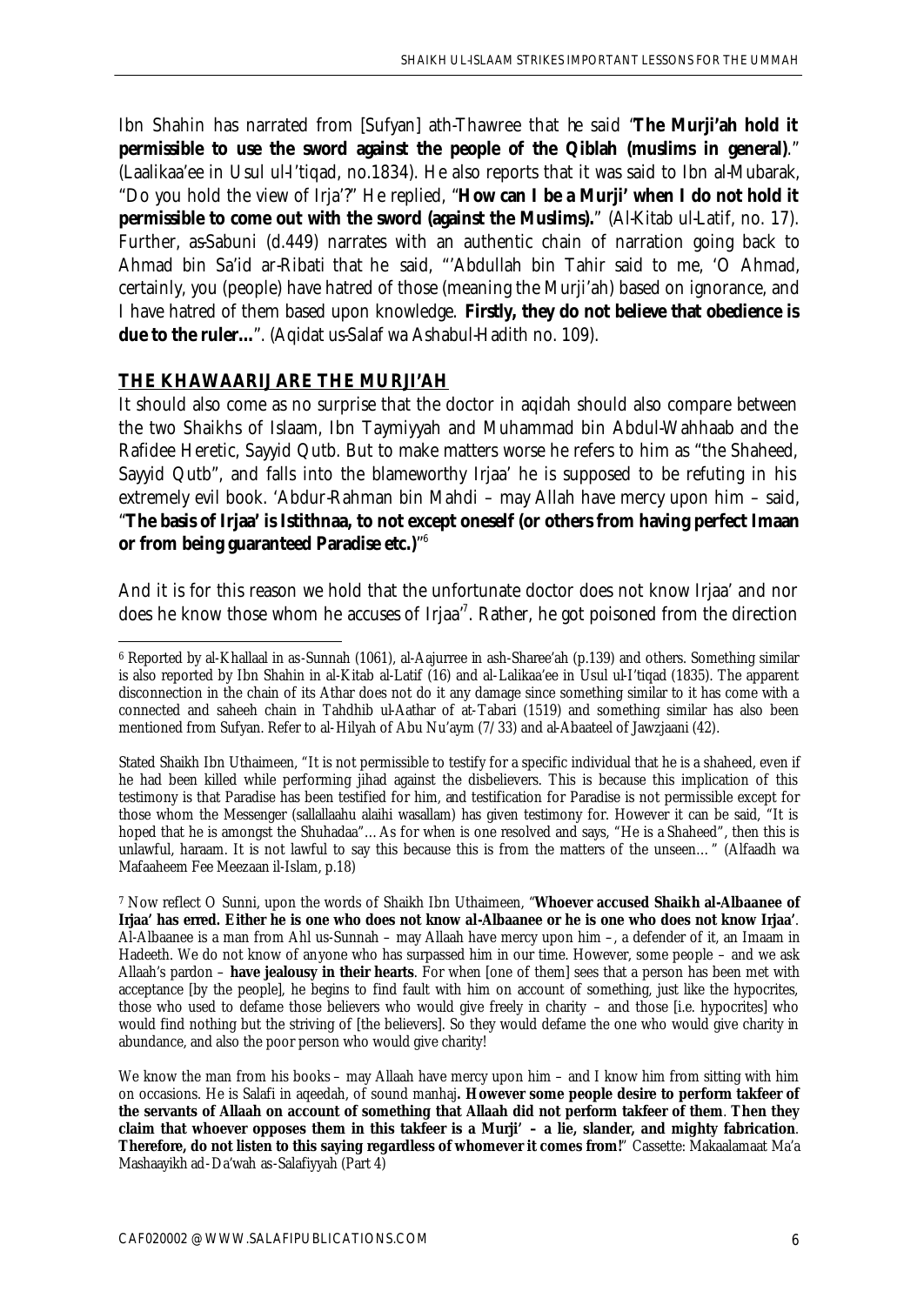of the neo-Khawarij, the likes of Mohammad Qutb and Sayyid Qutb, as did his partner Salmaan al-Awdah, who got corrupted from the direction of Mohammad Suroor and Mohammad Qutb and also Sayyid Qutb.

# **DEFENDING THE RAFD OF SAYYID QUTB**

After mentioning some of the issues on account of which 'Uthmaan was reviled (such as embezzling funds from the Bayt ul-Maal, nepotism (preferential treatment to his own relatives) and other issues), the doctor appended a footnote, stating, "And these matters, then either the truth concerning them is with him (i.e. Uthmaan) – may Allaah be pleased with him – clearly, or they were issues of Ijtihaad that he made… **or he exceeded the limits – may Allaah forgive him – in some of these subsidiary issues**, however this does not equal anything compared to his excellence and his precedence." (Dhaahirat ul-Irjaa, p.243)

Now, the picture is complete!! Now we understand the words of Imaam al-Albaani we quoted at the beginning of this chapter, "**I did not think that the author would reach this level**" and also his saying that this book "**reached the extremity in evil**". And now perhaps we can also understand why Imaam al-Albaani also acknowledged, "**I have now come to know that our brothers in Madinah were more knowledgeable of them than us**"!!

And now we understand the perfect truth in Imaam al-Albaani's judgement upon these newly-arisen, foolish-minded reckless youths!! That they are "**The Khawarij of the Era**".

Of course, the doctor in aqidah, at the command of his master, the brother of Sayyid Qutb, is attempting to try and water down the fact that Sayyid Qutb, the Rafidee Heretic, reviled Uthmaan (radiallaahu anhu) on account of these affairs and made mockery of him and accused him with dishonesty and the likes. The doctor is trying to make it sound plausible that Uthmaan may have made some mistakes, and hence there should be no rejection for the one who criticised him for these "mistakes", that is, the brother (Sayyid Qutb) of the supervisor (Mohammad Qutb) of the book that reached "the extremity in evil"!!!

### **SUMMARY**

These are less than ten errors that the mouthpiece of Mohammad Qutb, fell into and which illustrate that he is untrustworthy from a scholarly perspective, has an innovation to hide, defends the Innovators, reviles the Imaams of Ahl ul-Hadeeth, and other such despicable characteristics. Imaam al-Albaani noted around eighty mistakes in this evil book $^8$  and  $-$ 

#### **BENEFIT: MANHAJ DETERMINES ENTRY INTO PARADISE OR HELLFIRE!!**

Imaam al-Albaani was asked, "Some of the youth differentiate between the aqidah of the Salaf and the manhaj of the Salaf so you see some of them upon the aqidah of the Salaf yet they allow themselves to work with some of

l <sup>8</sup> This book was actually part of the plot coming from the direction of Mohammad Qutb and he intended by this to penetrate deeply into the ranks of the Salafis – as the Ikhwan have been trying for over 40-50 years. This is similar to the plot of Mohammad Suroor, whose strategy is the same. It is only now, after all that time, that they have managed to come really close – part of their success being due to the fact that they used the likes of Safar al-Hawali and Salman al-Awdah as the Puppets, so that the unsuspecting would not consider otherwise. And part of their success being due to the fact that many of those who ascribe themselves to Salafiyyah, think that Salafiyyah is just about Tawheed ul-Asmaa was-Sifaat and that if you are sound in Aqeedah, you are sound in Manhaj!! For this reason many of those ascribing themselves to Salafiyyah disdain the issues of Manhaj, treating them as insignificant, and in reality this is the cause of their confusion and bewilderment in the trials that we are facing today.